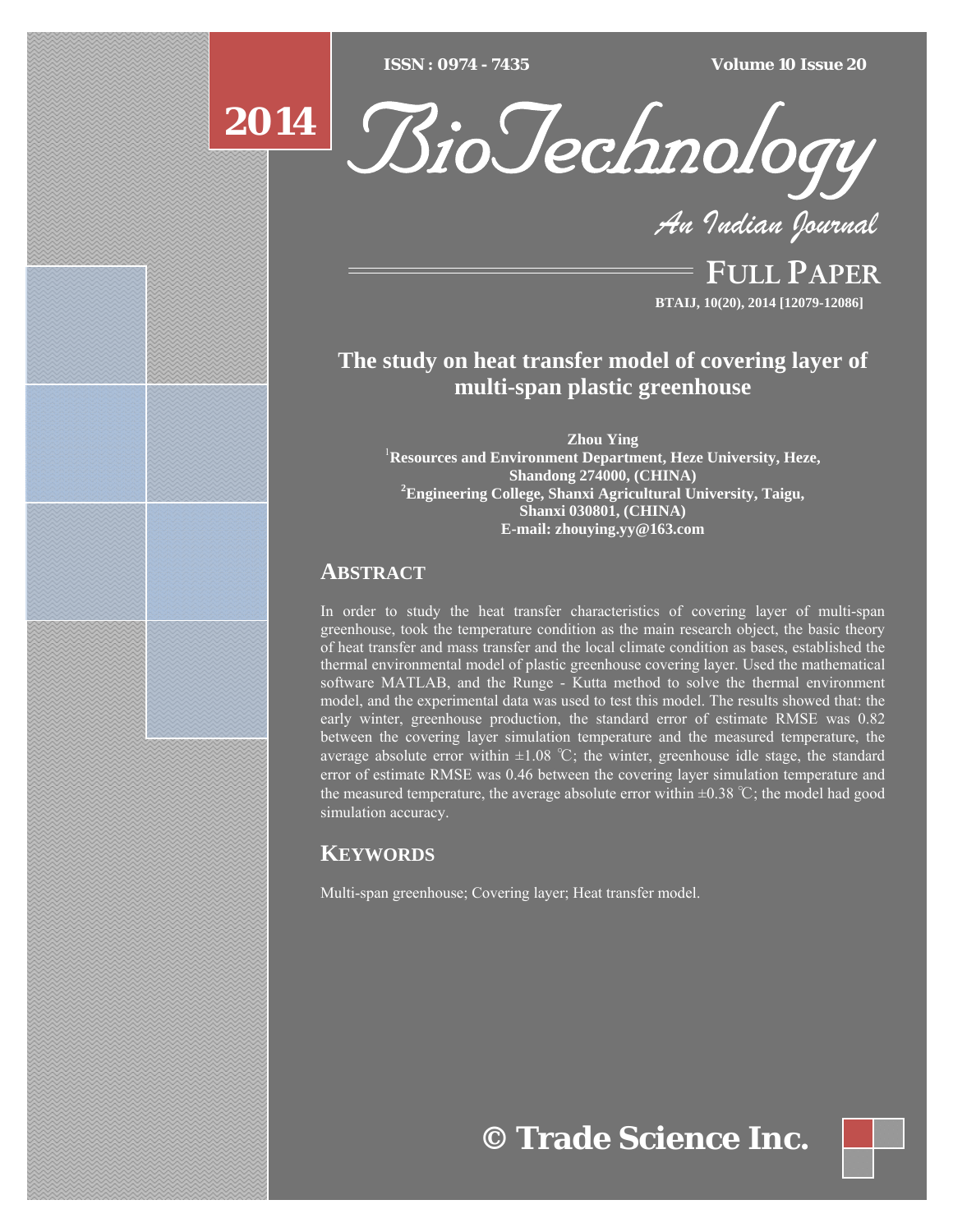### **INTRODUCTION**

 The light-permeable covering surface is an important greenhouse structure. The nature of greenhouse covering material has a great influence on the quantity and quality of greenhouse light. The heat transfer characteristics of covering materials affect the heat preservation effect of the greenhouse. The outdoor climate and the thermal properties of covering material are the main determinant factors of the indoor micro-climate in greenhouse In addition to the artificial interference (ventilation, structural design and direction)**[1]**. Therefore, it is significant to explore the heat transfer characteristics of greenhouse covering materials for the greenhouse production. In recent years, foreign scholars have conducted many researched on the models and simulation of greenhouse covering materials. Poly-2 research team, USA, has developed a greenhouse environment model, by which the inner and outer surface temperatures are calculated for the covering materials through Euler integral method**[2]**. P. Feuilloley**[3]** and G. Issanchou**[4]** have created a theoretic model of heat transfer in covering materials comprehensively. Ling Jian, Li Yicui, Qiu Jianjun, et al have created a theoretic model of simulating the greenhouse heat transfer when they studied on the property of covering materials**[5-7]**. Li Shuhai, Ma Chengwei et al have constructed the heat environmental model for multilayer coverage and multi-span greenhouse<sup>[8]</sup>. The present paper uses the steady-state heat transfer theory and mass-energy balance principle; creates a heat energy equilibrium equation for the plastic coverage layer of multi-span greenhouses according to the characters of modern greenhouse; and verifies the model accuracy by comparing the simulative results through tests.

## **CREATION AND SOLUTION OF HEAT ENERGY BALANCE EQUATION OF COVERING LAYER**

### **Creation of heat energy balance equation of covering layer**

 The sunlight penetrates through the covering layer and enters into the greenhouse during the daytime. Some of thermal radiation is absorbed by the light-permeable covering layer and the other penetrates the covering surface into the greenhouse. The light-permeable covering surface absorbs a part of direct sunlight, scattered light and indoor reflected light whilst it exchanges the heat with the ground and retaining layer in radiating way and exchanges the heat with the indoor and outdoor air in convective way. See Figure 1 for the heat transfer principle of the covering layer in greenhouse. We here omit the influence of condensation on the permeable lights by considering that the condensation occurs on the covering surface typically at night when the sunlight is weaker. It is assumed as below: ①the greenhouse covering layer is homogeneous and clean in the surface; ②neglecting the heat radiation; ③ it is deemed that there is no difference in the temperatures between inner and outer surfaces and the average temperature is  $T_c$ .



**Figure 1 : Heat transfer theory of greenhouse covering layers** 

 The heat transfer coefficient of greenhouse covering material is not associated to the characteristics of the covering material itself, but also to the actual use condition of the covering materials, namely, it is related to the outdoor solar radiation background, indoor and outdoor temperature difference and outdoor wind velocity.

The energy balance equation of greenhouse covering layer is calculated as per equation:

$$
Q_c = Q_{cr} - Q_{ca} + Q_{l1} - Q_{f\alpha} + Q_{pc} + Q_{sc}
$$
\n
$$
(1)
$$

 $(1)Q_c$  is the energy provided by the covering layer (J/s):

$$
Q_c = H_c \left( \frac{dT_c}{dt} \right) \tag{2}
$$

Where,  $H_c$  is the heat capacity of covering layer,  $J / \gamma_c$  is the temperature of the covering layer,.

 The heat capacity of a substance is the product of specific heat of a material and the quality of such material, so the formula for the heat capacity of covering layer is as below: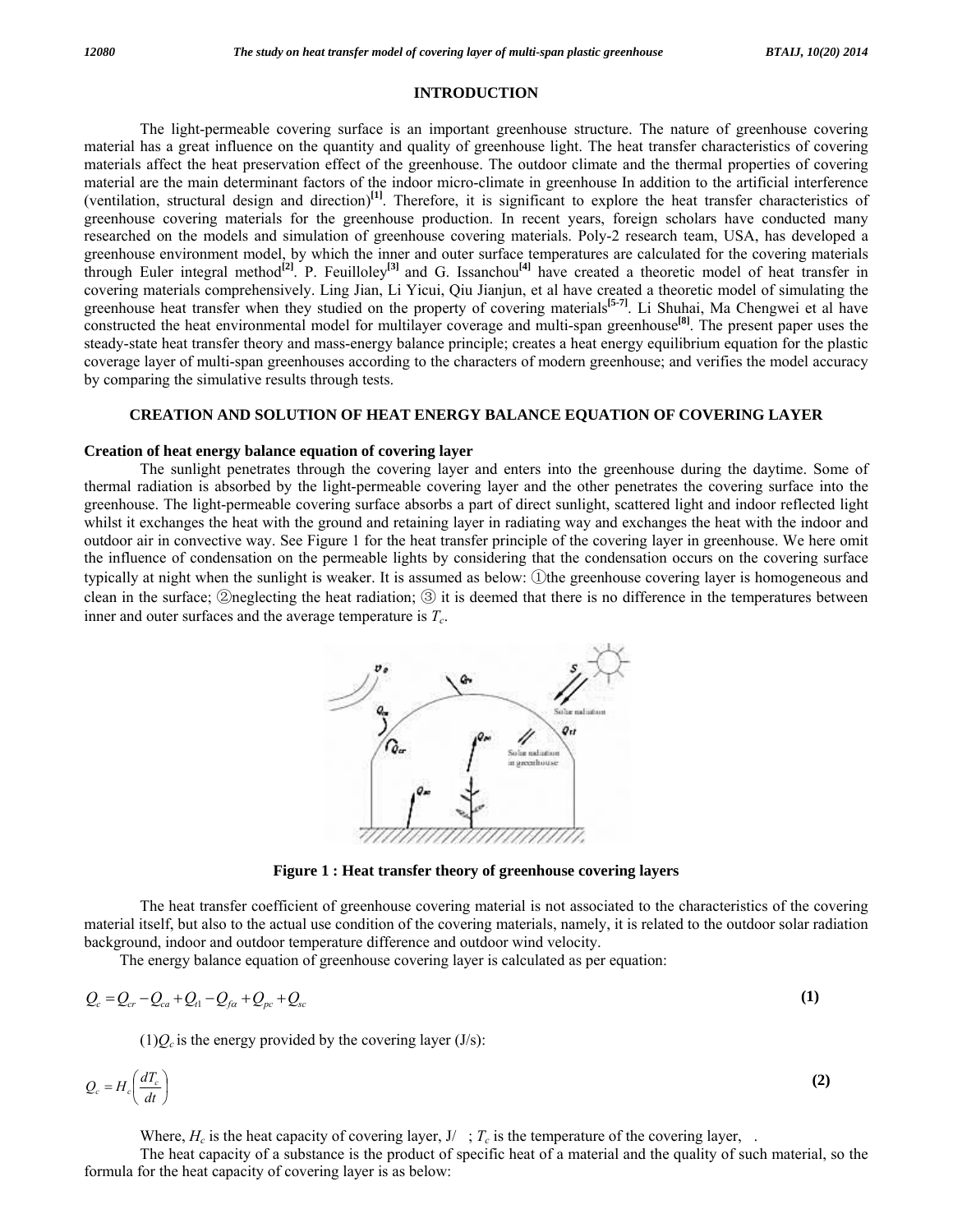$H_c = cm = c\rho V = c\rho A_c d$  (3)

Where, *c* is the specific heat capacity of the covering material, KJ/(kg·℃);  $\rho$  is the density of the covering material,  $kg/m<sup>3</sup>$ ;  $A_c$  is the area of the covering area,  $m<sup>2</sup>$ ; *d is the thickness of the covering material*, m.

 $(2)Q_{cr}$  is the exchanged heat in convective way between covering layer and air inside the greenhouse (W);  $Q_{ca}$  is the exchanged heat in convective way between covering layer and air outside the greenhouse (W):

$$
Q_{cr} = h_{cr} A_c (T_r - T_c) \tag{4}
$$

$$
Q_{ca} = h_{ca} A_c (T_c - T_a) \tag{5}
$$

Where,  $T_r$  is the indoor air temperature,  $\mathcal{C}$ ;  $T_a$  the outdoor air temperature,  $\mathcal{C}$ ;  $h_{cr}$  is the coefficient of convective heat transfer between the covering layer and the indoor air,  $W/(m^2 \degree C)$ ;  $h_{ca}$  is the coefficient of convective heat transfer between the covering layer and the outdoor air,  $W/(m^2 \cdot C); A_c$  is the area of covering layer, m<sup>2</sup>.

Coefficient of convective heat transfer between inner side of covering material and indoor air is  $h_{cr}$ , Coefficient of convective heat transfer between outer side of covering material and indoor air is:

$$
h_{ca}^{[9]}\cdot h_{cr} = 2.21(T_r - T_c)^{1/3} \tag{6}
$$

$$
h_{ca} = 7.2 + 3.84v_o \tag{7}
$$

Where,  $v<sub>o</sub>$  is the outdoor wind velocity, m/s, measured by test. (3)  $Q_{t1}$  is the solar energy absorbed in the covering layer (W):

$$
Q_{\scriptscriptstyle{c1}} = \alpha_{\scriptscriptstyle{c}} s A_{\scriptscriptstyle{c}} \tag{8}
$$

Where,  $\alpha_c$  is the heat energy absorption rate of covering material.

 $(4)Q_{fa}$  is the reflective solar radiation in covering layer (W):

$$
Q_{fa} = f_c s A_c \tag{9}
$$

Where,  $f_c$  is the reflective rate of solar radiation of the covering material.  $(5)Q_{pc}$  is the reflective solar radiation of plants (W/m<sup>2</sup>):

$$
Q_{\rho c} = f_{\rho} \tau_c s A_c \tag{10}
$$

Where,  $f_p$  is the reflective rate of solar radiation in plants.  $(6)Q_{sc}$  is the reflective solar radiation of soil  $(W/m^2)$ :

$$
Q_{sc} = f_s(1 - \alpha_p)\tau_c s A_c \tag{11}
$$

Where,  $f_s$  is the reflective rate of solar radiation of soils.

 The ratio of the radiation absorbed by an object to total radiation projected onto such object is called as an absorption rate of object to radiation. The ratio of radiation reflected by an object and the total radiation projected onto the surface of such object is called as the reflectivity of the object to radiation. The ratio of radiation permeated through an object and the total radiation projected onto the surface of such object is called as the transmissivity of the object to radiation<sup>[10]</sup>. Their relationship is absorption rate + reflectivity + transmissivity =1, namely:  $\alpha_c + f_c + \tau_c = 1$ . The reflectance rate of ground is depended upon the ground nature and state. For the greenhouse soils, the reflectivity  $f_s$  of solar radiation is at about 10%~35%; typically, it is less in plant growth seasons and it is larger in the plant non-growth seasons.

Substituting the equation  $\circled{2}$  through  $\circled{8}$  in equation  $\circled{1}$ ,

give the heat energy balance equation of the covering layer:

$$
H_c\left(\frac{dT_c}{dt}\right) = h_{cr}A_c(T_r - T_c) - h_{ca}A_c(T_c - T_a) + \alpha_c sA_c - f_c sA_c + f_p \tau_c sA_c + f_s(1 - \alpha_p)\tau_c sA_c
$$
\n(12)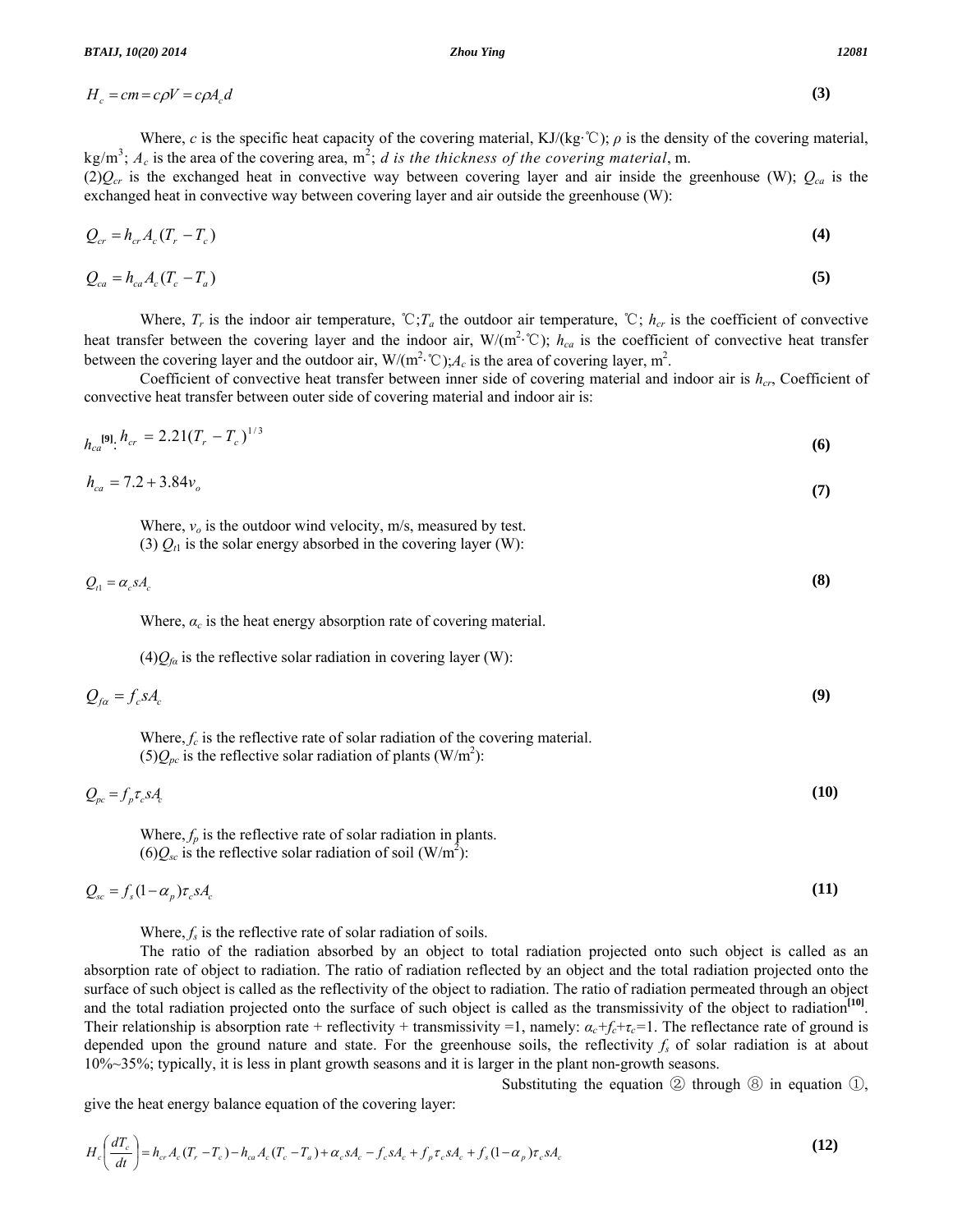#### **Solution method of model**

In daytime, the temperature model of the covering layer is:

$$
H_c\left(\frac{dT_c}{dt}\right) = h_{cr}A_c(T_r - T_c) - h_{ca}A_c(T_c - T_a) + \left[\alpha_c - f_c + f_p\tau_c + f_s(1 - \alpha_p)\tau_c\right]A_c
$$
\n(13)

At night, the temperature model of the covering plate without solar radiation is:

$$
H_c\left(\frac{dT_c}{dt}\right) = h_{cr}A_c(T_r - T_c) - h_{ca}A_c(T_c - T_a)
$$
\n(14)

Divide by  $H_c$  on each side of equation  $\omega$ , gives:

$$
\frac{dT_c}{dt} = \frac{h_{cr}(T_r - T_c)A_c}{H_c} - \frac{h_{ca}(T_c - T_a)A_c}{H_c} + \frac{[\alpha_c - f_c + f_p \tau_c + f_s(1 - \alpha_p)\tau_c]sA_c}{H_c}
$$
\n(15)

From the above equation, the temperature of covering layer  $T_c$  is an ordinary differential equation about time  $t$ , where,  $T_r$ ,  $T_a$ ,  $v_o$  and s values appropriate to t time can be given by test.  $H_c$ ,  $\alpha_c$ ,  $f_c$ ,  $\alpha_p$ ,  $f_p$  and  $f_s$  are determined by test conditions.

Providing 
$$
T_c = y
$$
,  $t = x$ ,  $\frac{h_{cr}A_c}{H_c} = m$ ,  $\frac{h_{ca}A_c}{H_c} = n$ ,  $\frac{[\alpha_c - f_c + f_p\tau_c + f_s(1 - \alpha_p)\tau_c]sA_c}{H_c} = w$ ,  $T_r = a$ ,  $T_a = b$ , then,

equation ⑮ is converted to

$$
\frac{dy}{dx} = m(a-y) - n(y-b) + w = -(m+n)y + ma + nb + w \tag{16}
$$

The general solution above equation is:

$$
y = C_1 e^{-(m+n)x} + \frac{ma + nb + w}{m+n} (C_1 \text{ is a constant})
$$
\n
$$
(17)
$$

That is, the general solution of simulated temperature of covering layer in the daytime is:

$$
T_c = C_1 e^{\frac{-(h_{cr} + h_{ca})A_c}{H_c}} + \frac{h_{cr}T_r + h_{ca}T_a + [\alpha_c - f_c + f_p\tau_c + f_s(1 - \alpha_p)\tau_c]s}{h_{cr} + h_{ca}}
$$
 (C<sub>1</sub> is a constant) (18)

Similar, the general solution of simulated temperature of covering layer at night is:

$$
T_c = C_2 e^{-\frac{(h_{cr} + h_{ca})A_c}{H_c}} + \frac{h_{cr}T_r + h_{ca}T_a}{h_{cr} + h_{ca}}
$$
 (C<sub>2</sub> is a constant) (19)

 $C_1$  and  $C_2$  are determined with the measured value of greenhouse environmental factors one day before the simulation day as the initial conditions. For the solution of above ordinary differential equation, it is a complicated and timeconsuming process. We used the classical Runge-Kutta**[11]** (4-order Runge-Kutta) method to simulate numerically with the MATLAB software in order to reduce the artificial calculation load and give more accurate solution.

#### **Simulation and verification of temperature model of covering layer**

 In test of model, the conformity is used for analysis between the estimated standard error (RMSE) and relative error (RE) in the common statistical regression. RMSE and RE can be calculated respectively using the following two formula**[12]**:

$$
RMSE = \sqrt{\frac{\sum_{i=1}^{n} (OBS_i - SIM_i)^2}{n}} \quad RE = RMSE / \left[ \left( \sum_{i=1}^{n} OBS_i \right) / n \right] \times 100\%
$$

 Where, *BSi* is the measured value, here referring to the temperature of covering layer in greenhouse; *SIMi* is the simulative value, here referring to the simulative temperature of covering layer, *n* is the sample size*. The less the RMSE* is, the less the deviation between the simulative and measured values is and the higher the predicted accuracy is in the model**[12]**.

**TABLE 1 : Symbolic significance and relevant parameters values**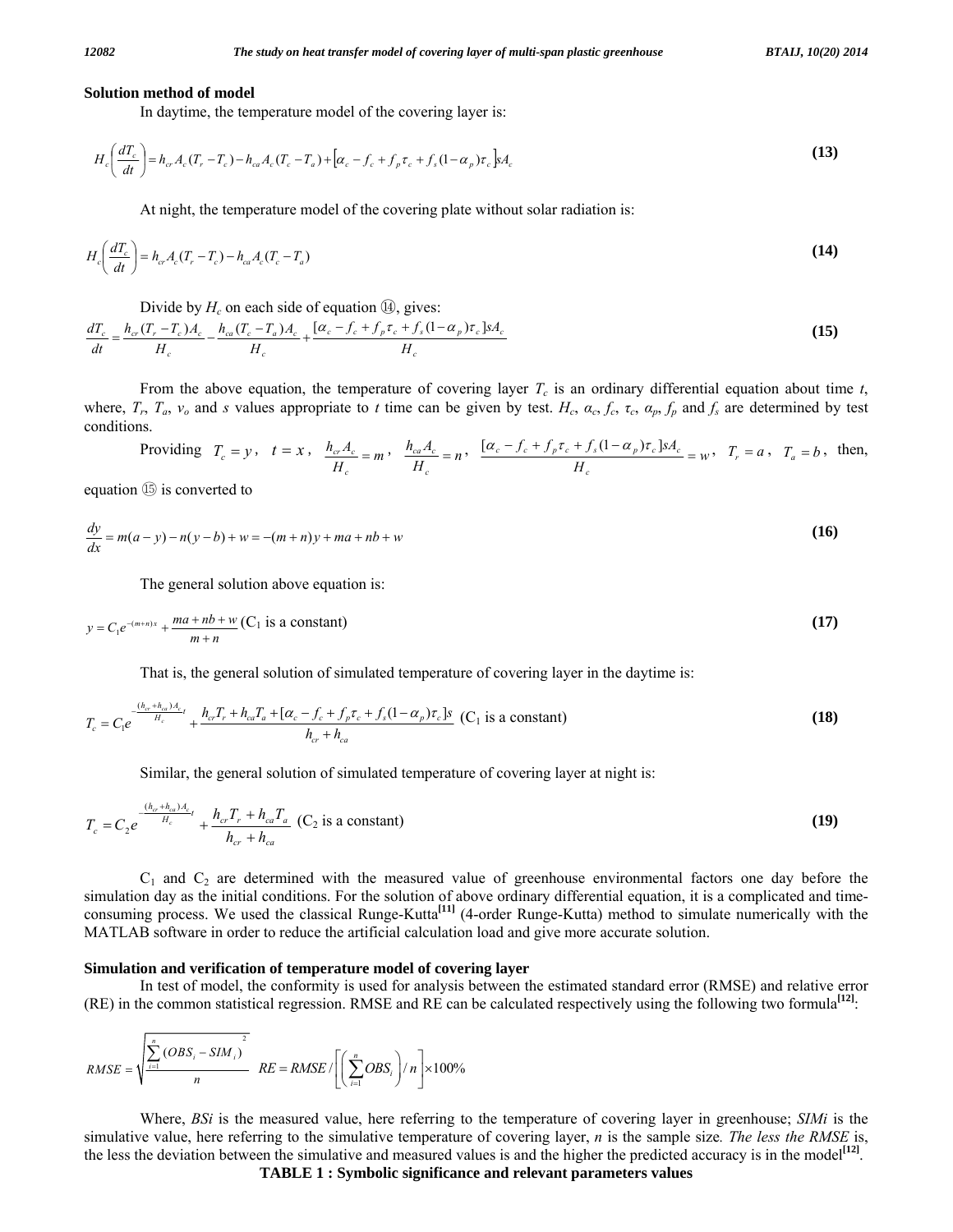| <b>Symbol</b>  | Symbolic significance                                                          | <b>Parameter</b>              | Unit             |
|----------------|--------------------------------------------------------------------------------|-------------------------------|------------------|
| $H_c$          | The heat capacity of cover layer                                               | $211.6\times A_c$             | J/C              |
| t              | Time                                                                           | 3600                          | S                |
| $h_{cr}$       | The coefficient of convective heat transfer between cover layer and indoor air |                               | $W/(m^2 C)$      |
| $h_{ca}$       | The coefficient of convective heat transfer between cover layer and outdoor    |                               | $W/(m^2 C)$      |
| v <sub>o</sub> | The outdoor wind speed                                                         |                               | m/s              |
| $A_c$          | The effective coverage area of the greenhouse                                  |                               | m <sup>2</sup>   |
| $T_c$          | The cover layer temperature                                                    |                               | $\mathcal{C}$    |
| $T_r$          | Indoor air temperature                                                         |                               | $\mathrm{C}$     |
| $T_a$          | The outdoor air temperature                                                    |                               | $\mathcal{C}$    |
| S              | Outdoor solar total radiation                                                  |                               | W/m <sup>2</sup> |
| $\alpha_c$     | The heat absorption rate of covering materials                                 |                               |                  |
| $f_c$          | The solar radiation reflectivity of cover material                             | $\alpha_c + f_c + \tau_c = 1$ |                  |
| $\tau_c$       | The solar radiation transmittance of cover material                            |                               | 0.8              |
| $f_{\!p}$      | The solar radiation reflectivity of cucumber                                   | 0.1                           |                  |
| $f_{s}$        | The solar radiation reflectivity of soil                                       | 0.1                           |                  |
| $\tau_{p}$     | The solar radiation transmittance of cucumber                                  | 0.1                           |                  |

## **TEST CONDITION AND METHOD**

## **Test condition**

 The test was done in the multi-span plastic greenhouse of Shanxi Agricultural University in Nov.-Dec., 2012. The basic greenhouse structure is illustrated in Figure 2. The greenhouse is a 4-span steel structure framework arch in north-South direction. The covering material is 0.1mm-thick PE film with a coverage area 2640m<sup>2</sup>, 34m width, 40m length, 3.5m height, 5.5m ridge height, 6620m<sup>3</sup> interior volume, and 8m span. It is double-layer plastic thermal insulation film with internal aluminum foil insulation curtain wall at 80% shading rate. The back, i.e. northern, wall is a masonry structure at 37cm thickness, 3.5m height, 34m length,  $112m^2$  wall surface area. The wall is provided with 6 2m-wide and 1.5m-high wet-curtain cooling system. The fan is installed south of the greenhouse, and one fan is installed.



**Figure 2 : The experimental greenhouse** 



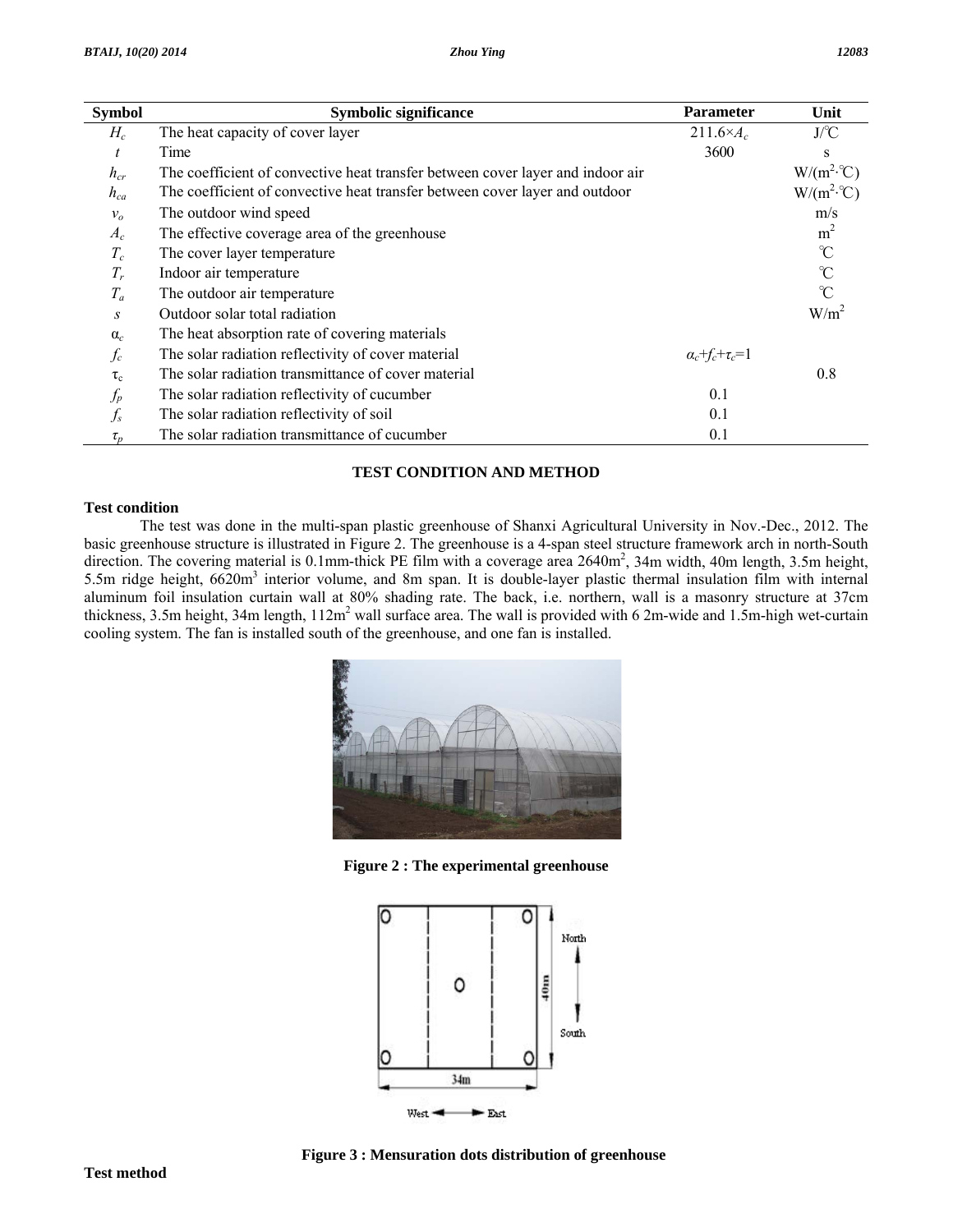The main factors, such as indoor temperature, are distributed unevenly as the inner greenhouse environment is affected by many factors. 5-spot measurement method is applied in order to reduce the errors for the measured values of these factors, namely, 4 corners and a center 1.5m above the ground are selected in the greenhouse. The individual sampling time is 10s and the time interval is 5s. The measured values of 5 spots for inner greenhouse environmental factors are averaged as shown in Figure 3.

 The test is mainly based on the "facility and environmental lab". Small agricultural meteorological station is used to determine the outdoor wind velocity, temperature, humidity and solar radiation intensity with a record step by 10min. The temperature and humidity are measured using the multi-channel temperature and humidity recorder in each spots with a record step by 10min. The temperature of covering layer is measured with thermal resisters. According to the test conditions, the calculated heat capacity  $H_c=2.116\times$  area of covering layer  $=211.6\times A_c$ ; the measured absorption rate of solar radiation of covering material $\alpha_c$ =0.1, the reflectivity  $f_c$ =0.1 and the transmissivity  $\tau_c$ =0.8. The absorption rate of solar radiation in plants  $\alpha_p$ =0.55, the reflectivity  $f_p$ =0.1, the reflectivity of ground solar radiation  $f_s$ =0.1.

## **RESULT AND ANALYSIS**

### **Simulation and analysis of temperature in covering layer in greenhouse production stage**

 Test I was done in the multi-span plastic greenhouse of Shanxi Agricultural University in 12~25, Nov. 2012. The basic greenhouse structure is illustrated in Figure 2. The test is designed to mainly understand the influence of covering layer on greenhouse in early winter. In the test, the cucumber growth is at harvesting period. During the test, the outer solar radiation, air temperature and relative humidity are lower. The change of temperature in covering layer is mainly subject to the indoor air temperature, solar radiation and wind velocity.



**Figure 4 : The comparison between actual temperature and simulation temperature in November** 



**Figure 5 : The fitting between actual temperature and simulation temperature in November** 

 Figure 4 shows the comparative analysis between measured average temperature and simulative value of covering layer in greenhouse. As you can see from Figure 4, the measured temperature is not completely consistent with the simulative temperature in the covering layer. In most of the time, the calculated temperature is higher or lower than the real temperature in the covering layer, but both are more consistent. In particular, the error is less between 11:00~17:00. The correlation coefficient test (Figure 5) shows that the regression equation y=1.0806x-1.7978, the correlation coefficient  $R^2$ =0.9812, the regressive straight line is fit well, the estimated standard error RMSE is 0.82, the simulative and measured values are deviated less up to a better accuracy, the average relative error RE is 4.21%, the relative error between simulative and measured temperatures in covering layer falls within  $\pm 1.08$  and the simulation results are in good agreement with the experimental data.

## **Simulation and analysis of temperature of covering layer in greenhouse idle stage**

 Test II was done in the multi-span plastic greenhouse of Shanxi Agricultural University in 17~26, Nov. 2012. In the test, the cucumber have been harvested, the ventilation window on both sides of the greenhouse have opened. In the winter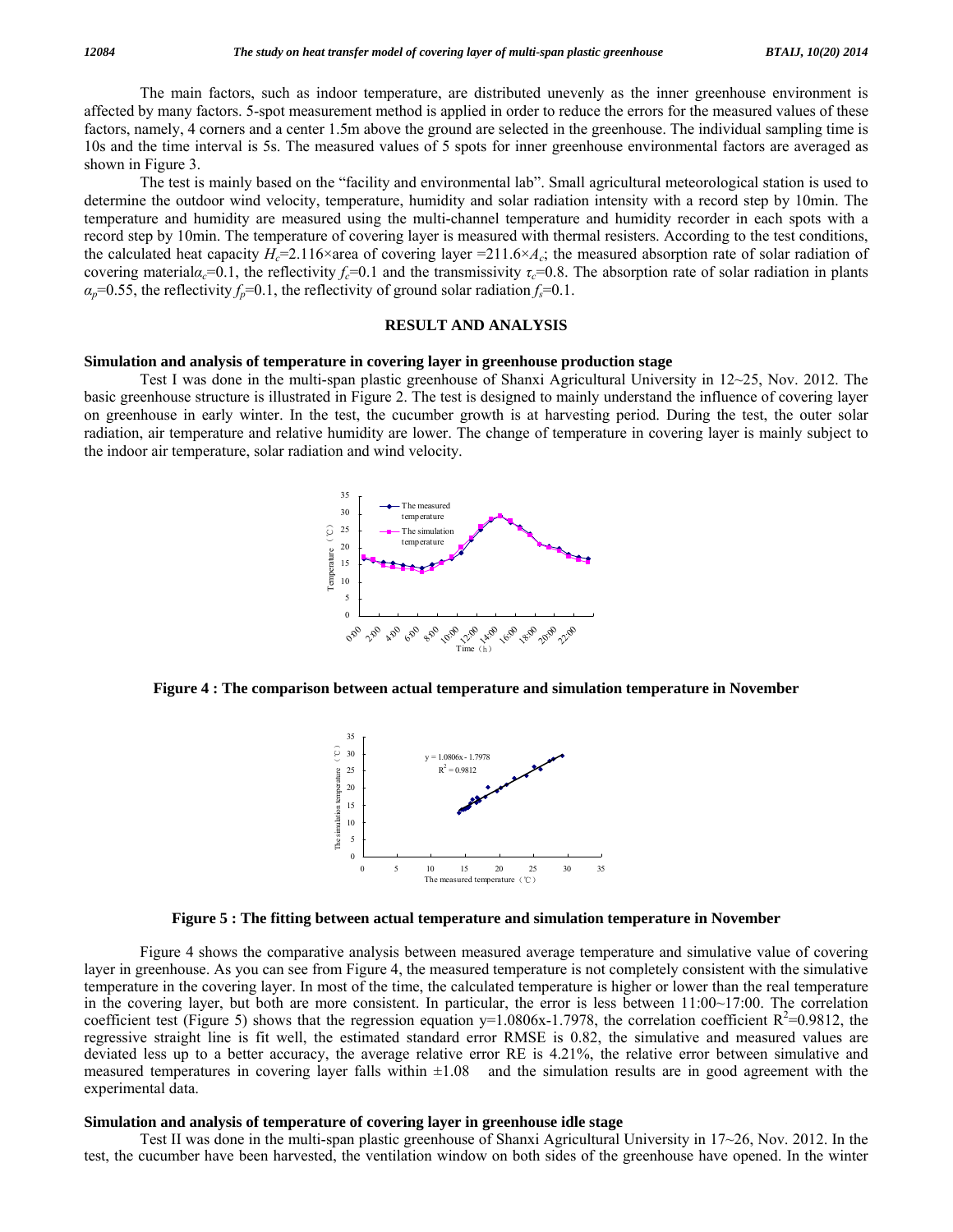when the crops are not growing in the greenhouse, the plant item may be omitted in the temperature model of covering layer under the present study, namely, the model is converted to:

$$
H_c\left(\frac{dT_c}{dt}\right) = h_{cr}A_c(T_r - T_c) - h_{ca}A_c(T_c - T_a) + \alpha_c sA_c - f_c sA_c + f_s \tau_c sA_c = h_{cr}A_c(T_r - T_c) - h_{ca}A_c(T_c - T_a) + (\alpha_c - f_c + f_s \tau_c)sA_c
$$

**Figure 6 : The comparison between actual temperature and simulation temperature in December**

 $= 1.0236x - 0.1388$  $R^2 = 0.9967$ 



 $-10$   $-5$  0 5 10 15 20

The measured temperature (℃)

-10 -5  $\theta$ 5 10 15 20

The simulation temperature(℃)

The simulation temperature (°C)

 Figure 6 shows the comparable analysis of averaged measured and simulative temperature of greenhouse covering layer in December. As you can be seen from the Figure 6, the temperature of covering layer rise with the rising of the sun in the cold winter; the indoor temperature decreases and the temperature of covering layer declines quickly with the with the sun setting; Within the daytime when the solar radiation is intense  $(10:00~16:00)$ , the simulative temperature of covering layer is lower than the measured temperature thanks to the outside weather temperature and solar radiation. At night, the simulative temperature of covering layer is slightly higher than the measured temperature thanks to the indoor temperature lower than the outdoor one. When the indoor air exchanges heat with the covering layer, it brings away the partial heat of the covering layer so that the temperature of covering layer declines. The correlation coefficient test (as shown in Figure 7) shows that the regression equation y=1.0236x-0.1388, the correlation coefficient  $R^2$ =0.9967, the regression straight line is fit well, the estimated standard error RMSE is 0.46, the simulated value is less deviated from the measured value up to a higher accuracy. The average relative error RE is 9.75%, the absolute error between the simulative and measured temperatures of the covering layer falls within  $\pm 0.38$ . The simulative result is in good agreement with the experimental data.

#### **CONCLUSION AND DISCUSSION**

 The present study creates the thermal environment steady-state model of plastic multi-span greenhouse from the basic theories, such as the heat transfer, mass transfer and local climate conditions; highlights on the solution of the thermal environment model of the greenhouse covering layer; and verifies the simulative model according to the experimental data. The results shows that the average absolute error falls within  $\pm 1.08$  between simulative and measured temperature of covering layer, the average relative error of model is 4.21%, the estimated standard error RMSE is 0.82 during the greenhouse production in early winter; the average absolute error falls within  $\pm 0.38$  between simulative and measured temperature of covering layer, the average relative error of model is 9.75%, the estimated standard error RMSE is 0.46, the model has a fine fitting accuracy during the greenhouse idle period.

 For heat transfer model of covering layer in the plastic multi-span greenhouse created under the present study, is established in this study, only the cucumber is considered in model verification experiment, and no other crop is verified and simulated and no heat radiation is considered. Owning to the experimental condition restriction, only one factor, namely the temperature of covering layer in greenhouse, is simulated. This inevitably leads to the errors for verifying the model accuracy. In forward study, we will continue to simulate the other restrictive factors and other crops with expectation to score a better simulative overcome and further verify the model accuracy.